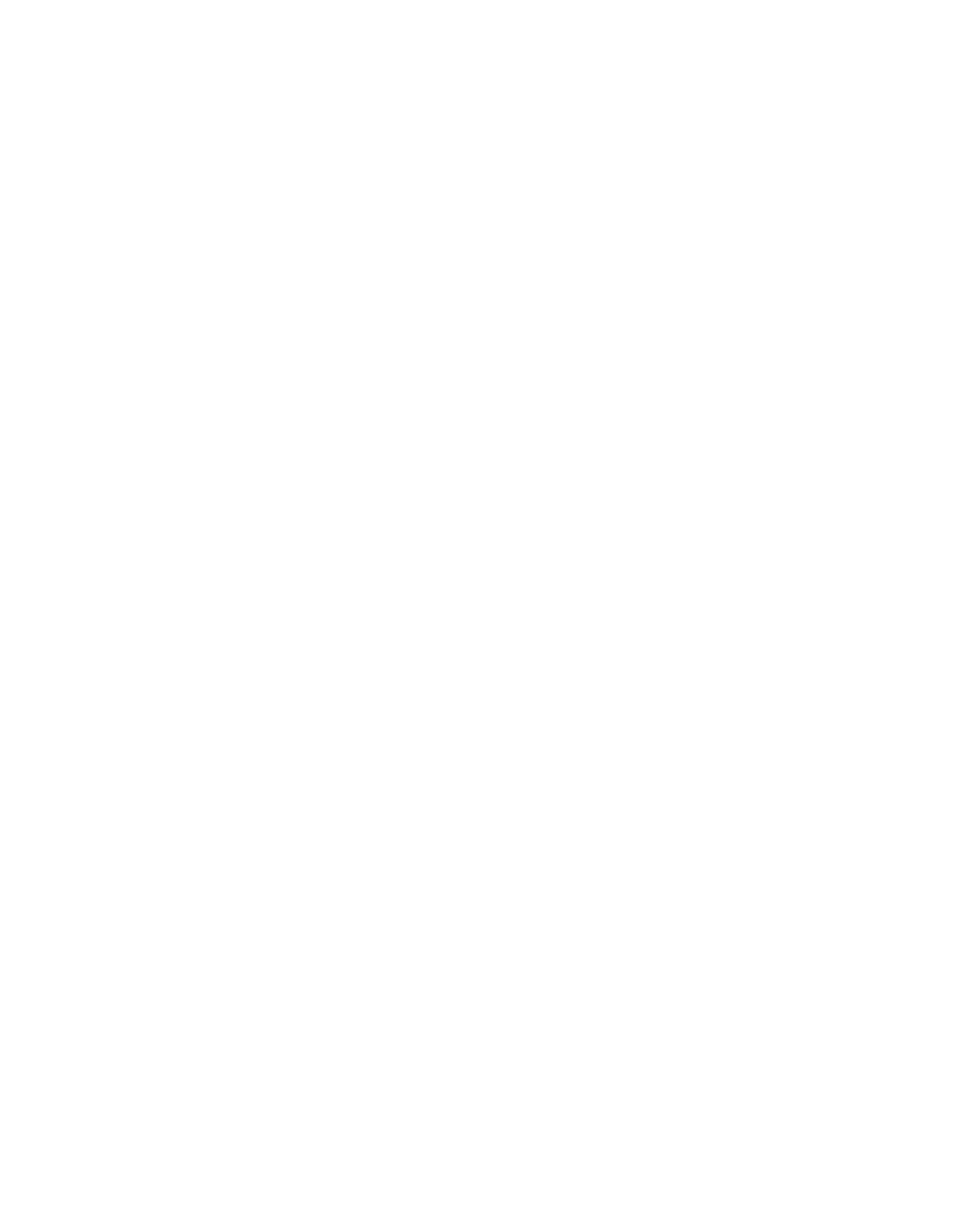### **In the case of Janković v. Serbia,**

The European Court of Human Rights (Third Section), sitting as a Committee composed of:

Pere Pastor Vilanova, *President,* 

Branko Lubarda,

 Georgios A. Serghides, *judges,* and Fatoş Aracı, *Deputy Section Registrar,*

Having deliberated in private on 25 April 2017,

Delivers the following judgment, which was adopted on that date:

# PROCEDURE

1. The case originated in an application (no. 23915/15) against Serbia lodged with the Court under Article 34 of the Convention for the Protection of Human Rights and Fundamental Freedoms ("the Convention") by a Serbian national, Mr Živa Janković ("the applicant"), on 4 May 2015.

2. The Serbian Government ("the Government") were initially represented by their former Agent, Ms V. Rodić, being more recently substituted by their current Agent, Ms N. Plavšić.

3. On 1 September 2015 the application was communicated to the Government.

4. The Government objected to the examination of the application by a Committee. After having considered the Government's objection, the Court rejects it.

# THE FACTS

### I. THE CIRCUMSTANCES OF THE CASE

5. The applicant was born in 1957 and lives in Bela Crkva.

6. He was employed by "*Betonjerka"- DP*, a socially-owned company based in Bela Crkva (hereinafter "the debtor").

### **A. First set of civil and enforcement proceedings**

7. On 20 May 2003 the Bela Crkva Municipal Court ordered the debtor to pay the applicant specified amounts on account of salary arrears and social insurance contributions, plus the costs of the civil proceedings. On the same day this judgment became final.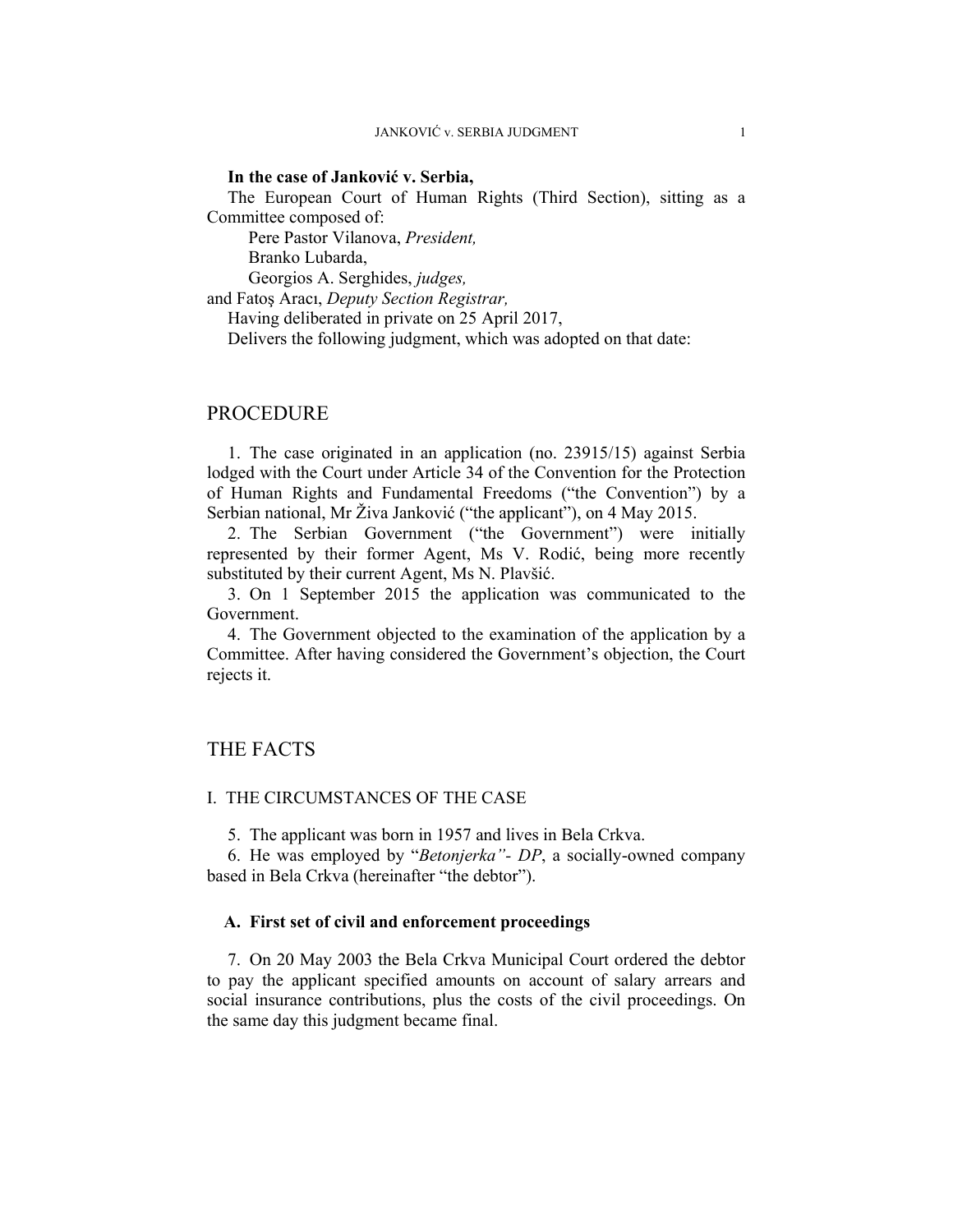8. On 14 October 2003 upon the applicant's request to that effect, the Bela Crkva Municipal Court ordered the enforcement of the said judgment and further ordered the debtor to pay the applicant the enforcement costs.

9. The Government in its observations maintained that the said judgment had been fully enforced by the domestic decisions of 2 December 2004, 4 November 2005 and 19 May 2006 respectively. The applicant did not contest this submission.

### **B. Second set of civil and enforcement proceedings**

10**.** On 10 February 2009 the Bela Crkva Municipal Court ordered the debtor to pay the applicant other specified amounts on account of salary arrears and social insurance contributions. In addition the domestic court ordered each party to pay its own costs of the civil proceedings. This judgment became final on 18 February 2009.

11. On 30 April 2009 upon the applicant's request to that effect, the Bela Crkva Municipal Court ordered the enforcement of the said judgment and further ordered the debtor to pay the applicant the enforcement costs.

12. The said decision remains unenforced to the present date.

### **C. Insolvency proceedings**

13. On 12 May 2009 the Pančevo Commercial Court opened insolvency proceedings in respect of the debtor.

14. On 22 September 2009, upon a submission to that effect, the Pančevo Commercial Court recognized the applicant's respective claims.

15. On 27 August 2012 the Pančevo Commercial Court terminated the insolvency proceedings against the debtor, having decided to continue with the insolvency action against the debtor's estate.

16. The insolvency proceedings are still pending.

### **D. The proceedings before the Constitutional Court**

17. On 8 August 2013 the applicant lodged a constitutional appeal complaining firstly about the fairness of the insolvency proceedings. Further, he requested the Constitutional Court to adopt a decision obliging the respondent State to pay from its own funds his unpaid salaries. In particular, the applicant had referred only to the judgment which had been adopted in his favour on 10 February 2009. In so doing, the applicant also relied on the Court's case-law related to the non-enforcement of domestic court decision rendered against socially-owned companies in Serbia.

18. On 31 March 2015 the Constitutional Court dismissed the applicant's appeal finding that it is not vested with the power of the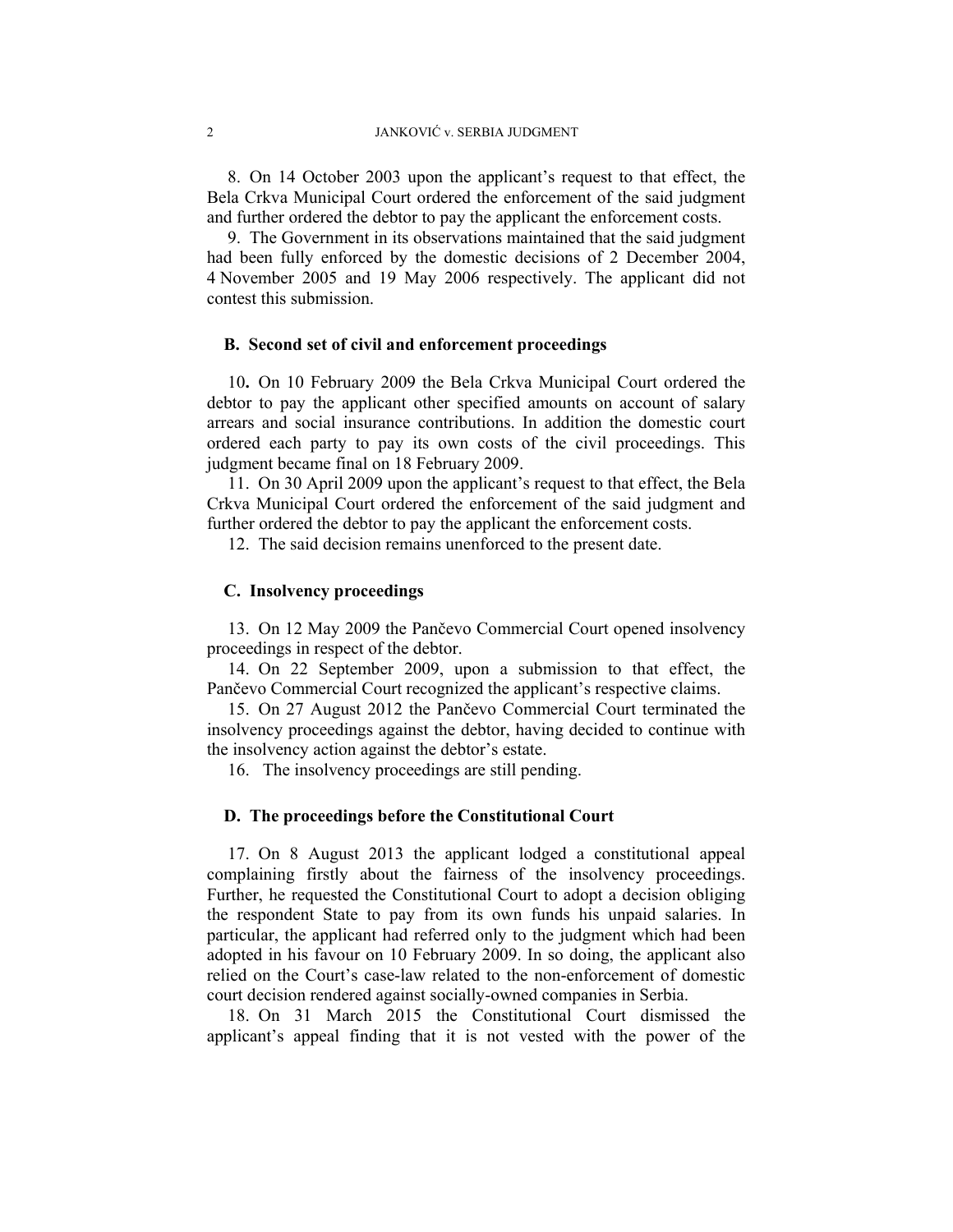insolvency court to enable the payments of the claims recognized in the insolvency proceedings.

#### II. RELEVANT DOMESTIC LAW

19. The relevant domestic law concerning the status of socially-owned companies, as well as the enforcement and insolvency proceedings, is outlined in the cases of *R. Kačapor and Others v. Serbia*, nos. 2269/06 *et al*., §§ 57-64 and 71-76, 15 January 2008 and *Jovičić and Others v. Serbia*  (dec.), no. 37270/11, §§ 88-93, 15 October 2013. Furthermore, the case-law of the Constitutional Court in respect of socially-owned companies, together with the relevant provisions concerning constitutional redress is outlined in the admissibility decision in *Marinković v. Serbia* (dec.), no. 5353/11, §§ 26-29 and 31-44, 29 January 2013, the judgment in *Marinković v. Serbia*, no. 5353/11, §§ 29-31, 22 October 2013, and the decision in *Ferizović v. Serbia* (dec.), no. 65713/13, §§ 12-17, 26 November 2013. Lastly, relevant domestic law concerning the proceedings before the Constitutional Court is outlined in the case *Pop-Ilić and Others v. Serbia*, nos. 63398/13 and seq. §§ 23-30, 14 October 2014.

# THE LAW

## I. ALLEGED VIOLATIONS OF ARTICLES 6 § 1 AND 13 OF THE CONVENTION AND OF ARTICLE 1 OF PROTOCOL No. 1

20. The applicant complained of the respondent State's failure to enforce the final court judgments rendered in his favour and of the lack of an effective remedy in that connection. He relied on Articles 6 § 1 and 13 of the Convention and Article 1 of Protocol No. 1, which, in so far as relevant, read as follows:

#### **Article 6 § 1**

"In the determination of his civil rights and obligations ..., everyone is entitled to a fair and public hearing within a reasonable time by an independent and impartial tribunal established by law."

#### **Article 1 of Protocol No. 1**

"Every natural or legal person is entitled to the peaceful enjoyment of his possessions. No one shall be deprived of his possessions except in the public interest and subject to the conditions provided for by law and by the general principles of international law.

The preceding provisions shall not, however, in any way impair the right of a State to enforce such laws as it deems necessary to control the use of property in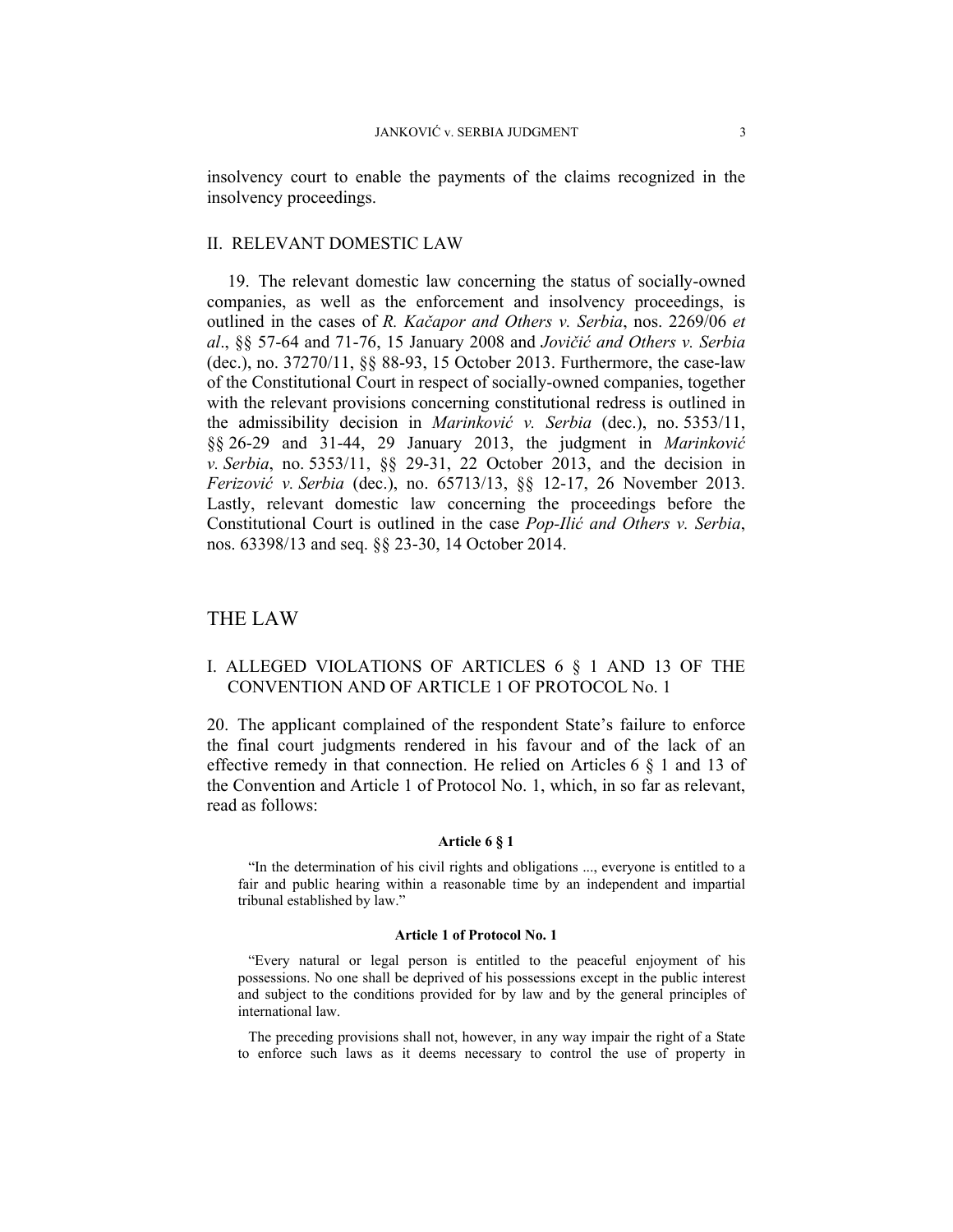accordance with the general interest or to secure the payment of taxes or other contributions or penalties."

#### **Article 13**

"Everyone whose rights and freedoms as set forth in [the] Convention are violated shall have an effective remedy before a national authority notwithstanding that the violation has been committed by persons acting in an official capacity."

### **A. Admissibility**

#### *1. The parties' submissions*

21. The Government maintained that the applicant had failed to exhaust domestic remedies: (a) he had failed to properly raise his complaint before the Constitutional Court, which in any event was premature given that the insolvency proceedings were still ongoing at the relevant time; and (b) he had failed to make use of a remedy for the protection of the right to trial within a reasonable time (*zahtev za zaštitu prava na suđenje u razumnom roku*), which had been available as of 22 May 2014.

22. The applicant reaffirmed his complaint.

#### *2. The relevant principles*

23. The Court reiterates that the purpose of Article 35 § 1 is to afford the Contracting States the opportunity of preventing or putting right the violations alleged against them before those allegations are submitted to it (see, inter alia, *Civet v. France* [GC], no. 29340/95, § 41, ECHR 1999-VI). Whereas Article 35  $\S$  1 of the Convention must be applied with some degree of flexibility and without excessive formalism, it does not require merely that applications should be made to the appropriate domestic courts and that use should be made of effective remedies designed to challenge decisions already given. It normally requires also that the complaints intended to be brought subsequently before the Court should have been made to those same courts, at least in substance and in compliance with the formal requirements and time-limits laid down in domestic law (see, among other authorities, *Cardot v. France*, 19 March 1991, § 34, Series A no. 200, and *Elçi and Others v. Turkey*, nos. 23145/93 and 25091/94, §§ 604 and 605, 13 November 2003).

### *The Court's conclusion*

#### **(a) The constitutional appeal**

#### *(i) complaint with regard to the decision of 20 May 2003*

24. Quite apart from the fact that the Government maintained that the said judgment had been fully enforced, the Court notes that the applicant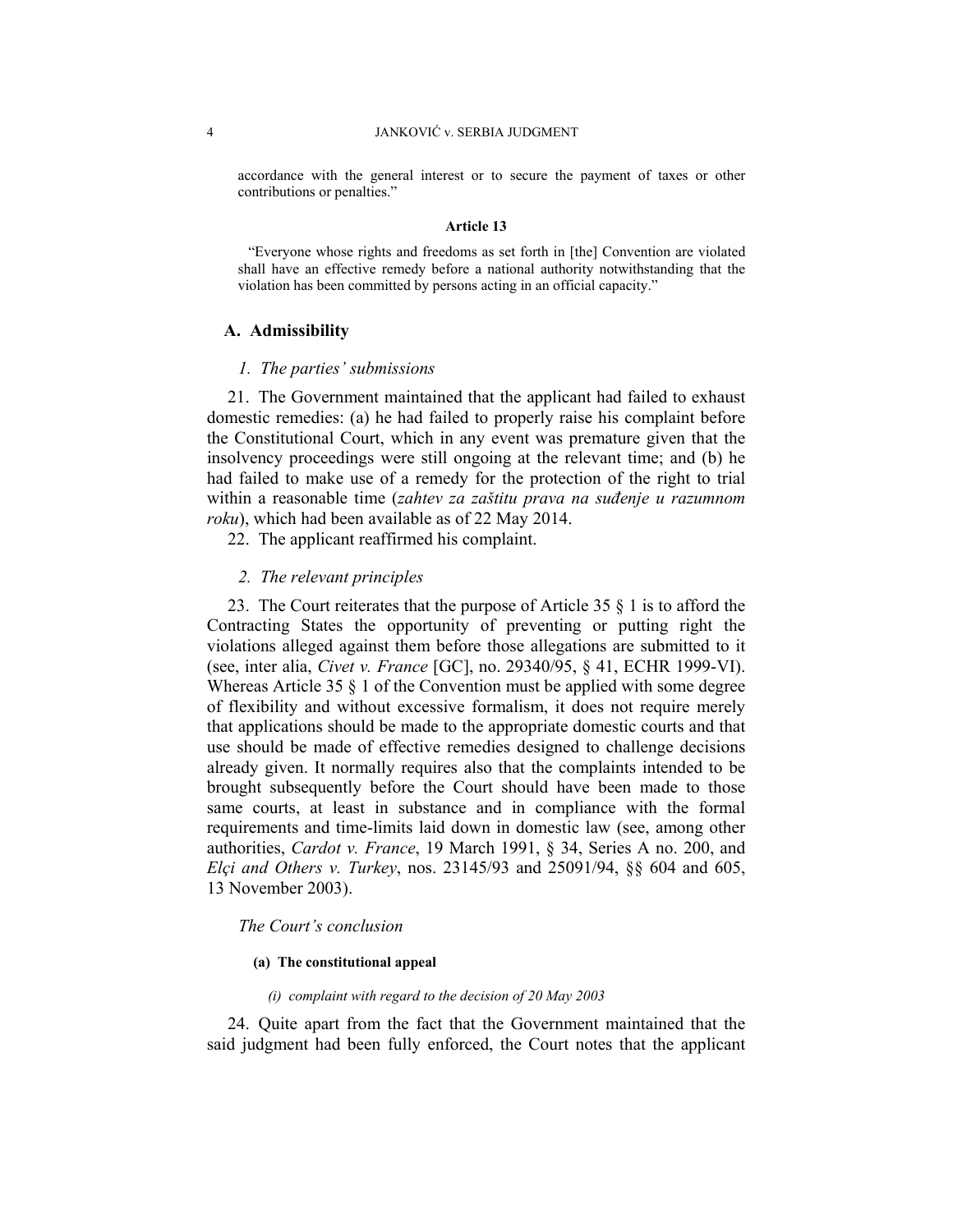had failed to raise this complaint before the Constitutional Court. Accordingly, this complaint must be rejected under Article 35 §§ 1 and 4 of the Convention for non-exhaustion of domestic remedies.

#### *(ii) The complaint with regard to the decision of 10 February 2009*

25. Firstly, in respect of the Government's objection that the constitutional appeal was premature given that the insolvency proceedings were still ongoing at the relevant time, it had to be noted that the Court has already considered similar arguments and rejected them (see, for example, *DOO Brojler Donje Sinkovce v. Serbia,* no. 48499/08, §§ 45-47, 26 November 2013). It sees no reason to depart from that approach in the present case. Therefore, the Government's objection must be rejected.

26. It further observes that, in his constitutional appeal, the applicant had expressly relied on the Court's case-law related to the non-enforcement of domestic court decisions rendered against socially-owned companies in Serbia, notably *R. Kačapor and Others v. Serbia,* cited above, and *Crnišanin and Others v. Serbia,* nos. 35835/05, 43548/05, 43569/05 and 36986/06, 13 January 2009. He had also referred to the judgment which had been adopted in his favour on 10 February 2009 and which has remained unenforced to date. Finally, the applicant had asked the Constitutional Court to adopt a decision obliging the respondent State to pay his salary arrears from its own funds.

27. In these circumstances, even though the applicant's constitutional complaint could have been somewhat more specific, it cannot but be concluded that he had in fact expressed his grievances in a manner which leaves no doubt that it was the same complaint which was subsequently submitted to the Court itself. By therefore having raised in substance the same issue at the domestic level, the applicant had provided the national authorities with the opportunity which is in principle intended to be afforded to Contracting States under Article 35 § 1 of the Convention. The Government's objection in this regard must therefore be dismissed.

#### **(b) The remedy for the protection of trial within reasonable time**

28. The Court notes that the applicant have attempted to obtain redress before the Constitutional Court and could not in addition have reasonably been expected to make use of yet another remedy which in any event had not been available at the time of lodging of the constitutional appeal. Moreover, the Constitutional Court had not obliged the applicant to use this remedy given the fact that the constitutional appeal had not been dismissed due to the non-exhaustion of the relevant remedy, even though the Constitutional Court adopted its decision after the said remedy had already been available. Therefore, the Government's objection in this respect must also be rejected.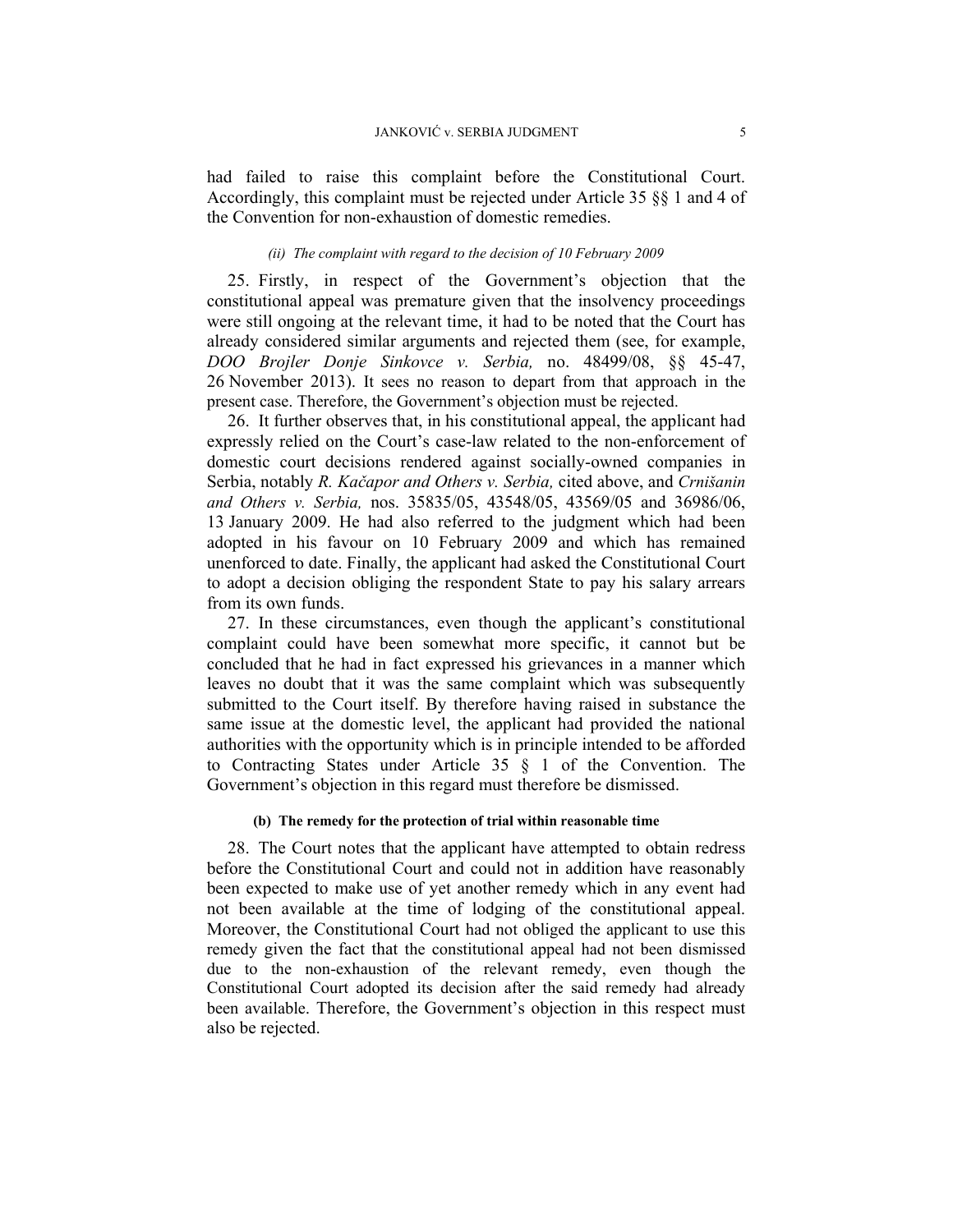29. The Court further notes that since the applicant's complaint is neither manifestly ill-founded within the meaning of Article 35 § 3 (a) of the Convention nor inadmissible on any other grounds, it must be declared admissible.

### **B. Merits**

30. The Court notes that the domestic judgment of 10 February 2009 has remained unenforced to date.

31. The Court observes that it has frequently found violations of Article 6 of the Convention and/or Article 1 of Protocol No. 1 to the Convention in cases raising issues similar to those raised in the present case (see *R. Kačapor and Others*, cited above, §§ 115-116 and § 120, *Crnišanin and Others v. Serbia*, nos. 35835/05 et seq., §§ 123-124 and §§ 133-134, 13 January 2009).

32. Having examined all the material submitted to it, the Court considers that the Government have not put forward any fact or convincing argument capable of persuading it to reach a different conclusion in the present case. There have, accordingly, been violations of Article 6  $\S$  1 of the Convention and of Article 1 of Protocol No. 1.

33. Having reached this conclusion, the Court does not find it necessary to examine essentially the same complaint under Article 13 of the Convention (see *mutatis mutandis*, *Kin-Stib and Majkić v. Serbia*, no. 12312/05, § 90, 20 April 2010).

# II. APPLICATION OF ARTICLE 41 OF THE CONVENTION

34. Article 41 of the Convention provides:

"If the Court finds that there has been a violation of the Convention or the Protocols thereto, and if the internal law of the High Contracting Party concerned allows only partial reparation to be made, the Court shall, if necessary, afford just satisfaction to the injured party."

#### **A. Damage**

35. The applicant requested that the Respondent State be ordered to pay, from its own funds: (i) the sums awarded by the final judgment rendered in his favour on 10 February 2009 as well as the established costs of the enforcement proceedings and (ii) 4,000 euros (EUR) in respect of nonpecuniary damage. The applicant did not specify any claim for costs and expenses.

36. The Government contested these claims.

37. Having regard to the violations found in the present case and its own case-law (see *R. Kačapor and Others,* cited above, §§ 123-126, and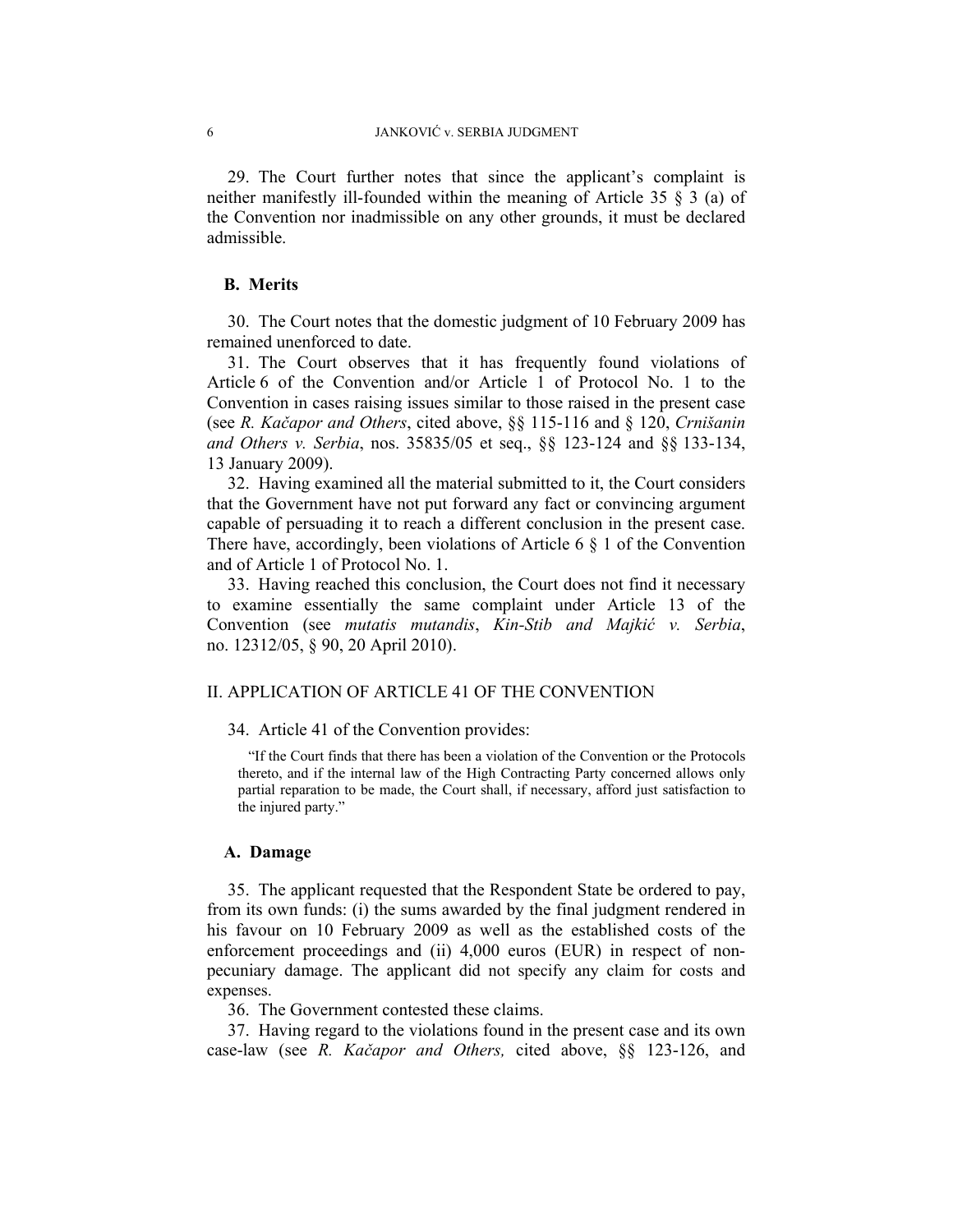*Crnišanin and Others*, cited above, § 139), the Court considers that the applicant's claims for pecuniary damage concerning the payment of the outstanding judgment debt must be accepted. The Government shall therefore pay the applicant the sums awarded in the final domestic judgment adopted on 10 February 2009, as well as the established costs of the enforcement proceedings, less any amounts which may have already been paid in respect of the said judgment.

38. As regards the non-pecuniary damage, the Court considers that the applicant sustained some non-pecuniary loss arising from the breaches of the Convention found in this case. Further, the Court observes that in cases similar to the present one, it awards EUR 2,000 jointly for non-pecuniary damage, costs and expenses (see *Stošić v. Serbia*, no. 64931/10, §§ 66-68, 1 October 2013). Since the applicant did not specify any claim for costs and expenses, the Court awards the applicant EUR 1,900 in respect of the nonpecuniary damages suffered, less any amounts which may have already been paid in that regard at the domestic level.

39. Since the applicant did not specify any claim for costs and expenses, the Court considers that there is no call to award him any sum on that account.

### **B. Default interest**

40. The Court considers it appropriate that the default interest rate should be based on the marginal lending rate of the European Central Bank, to which should be added three percentage points.

# FOR THESE REASONS, THE COURT, UNANIMOUSLY,

- 1. *Declares* the complaints related to non-enforcement of final court judgment adopted on 10 February 2009 admissible, and reminder of the application inadmissible;
- 2. *Holds* that there have been violations of Article 6 § 1 of the Convention and of Article 1 of Protocol No. 1;
- 3. *Holds* that there is no need to examine separately the complaint under Article 13 of the Convention;
- 4. *Holds*

(a) that the respondent State is to pay the applicant, from its own funds and within three months, the sums awarded in the court judgment rendered in his favour on 10 February 2009, as well as the established